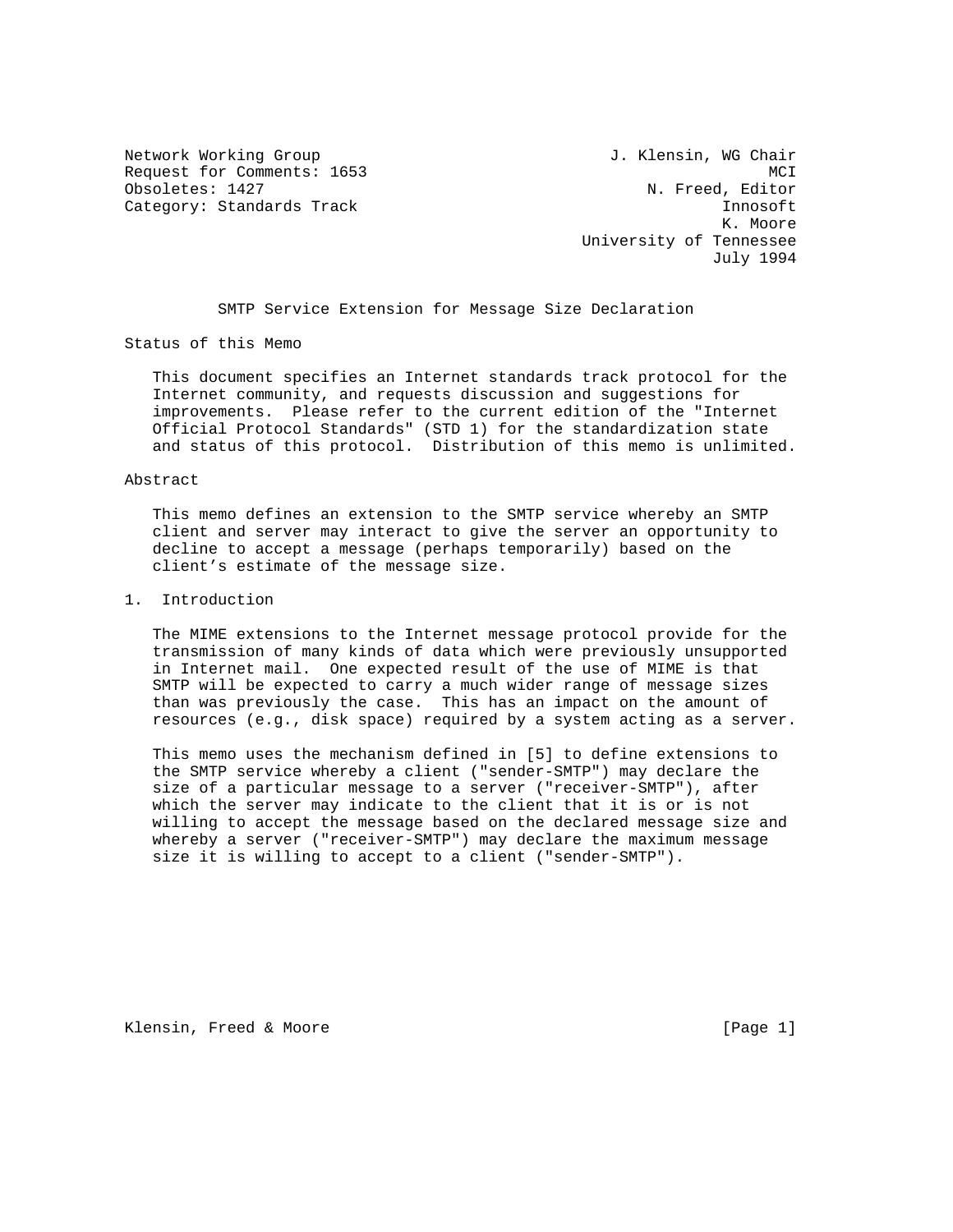- 
- 2. Framework for the Size Declaration Extension

The following service extension is therefore defined:

- (1) the name of the SMTP service extension is "Message Size Declaration";
- (2) the EHLO keyword value associated with this extension is "SIZE";
- (3) one optional parameter is allowed with this EHLO keyword value, a decimal number indicating the fixed maximum message size in bytes that the server will accept. The syntax of the parameter is as follows, using the augmented BNF notation of [2]:

 $size$ -param  $::=[1 * DIGIT]$ 

 A parameter value of 0 (zero) indicates that no fixed maximum message size is in force. If the parameter is omitted no information is conveyed about the server's fixed maximum message size;

 (4) one optional parameter using the keyword "SIZE" is added to the MAIL FROM command. The value associated with this parameter is a decimal number indicating the size of the message that is to be transmitted. The syntax of the value is as follows, using the augmented BNF notation of [2]:

size-value ::= 1\*DIGIT

(5) no additional SMTP verbs are defined by this extension.

 The remainder of this memo specifies how support for the extension affects the behavior of an SMTP client and server.

3. The Message Size Declaration service extension

 An SMTP server may have a fixed upper limit on message size. Any attempt by a client to transfer a message which is larger than this fixed upper limit will fail. In addition, a server normally has limited space with which to store incoming messages. Transfer of a message may therefore also fail due to a lack of storage space, but might succeed at a later time.

 A client using the unextended SMTP protocol defined in [1], can only be informed of such failures after transmitting the entire message to the server (which discards the transferred message). If, however, both client and server support the Message Size Declaration service extension, such conditions may be detected before any transfer is

Klensin, Freed & Moore [Page 2]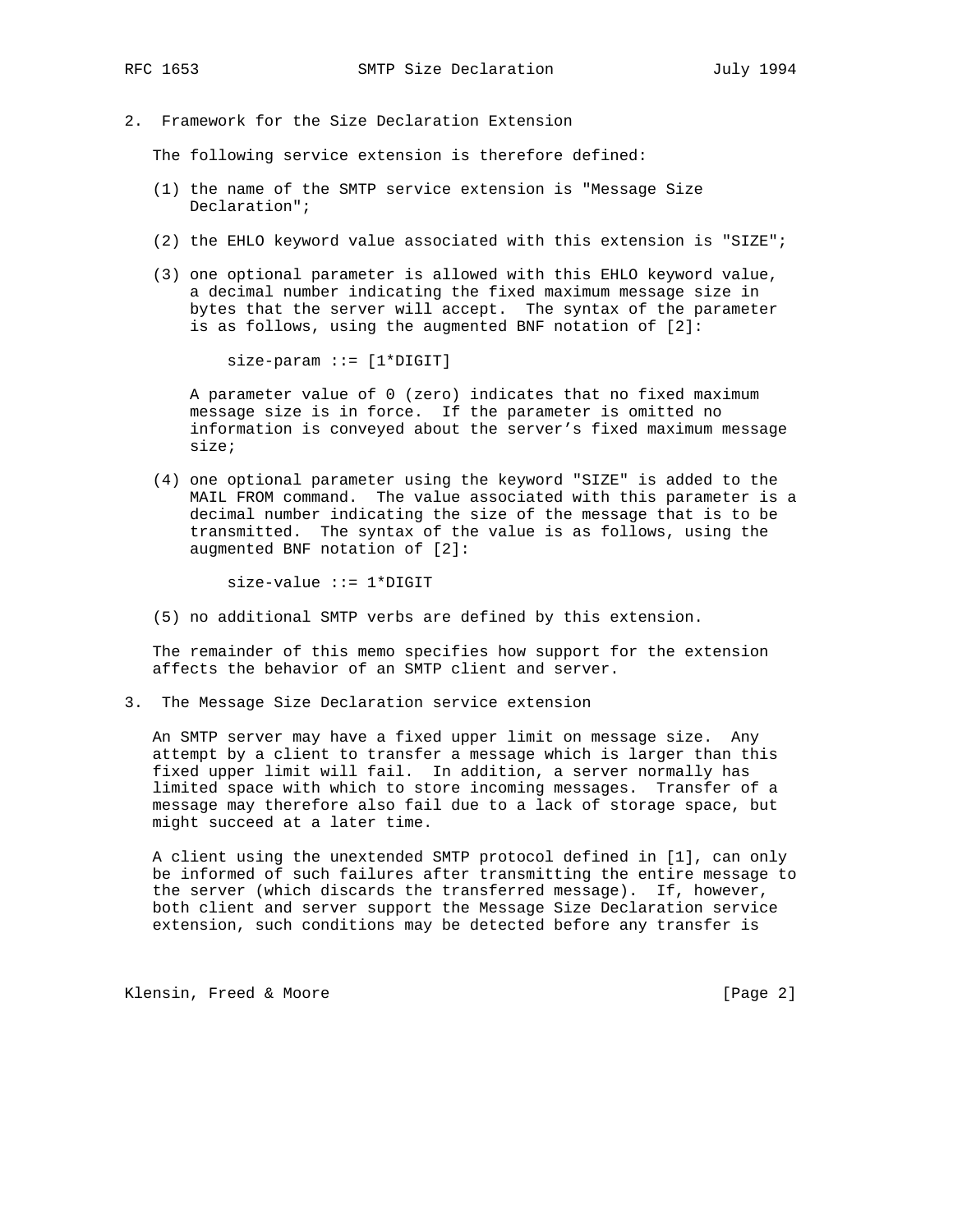attempted.

 An SMTP client wishing to relay a large content may issue the EHLO command to start an SMTP session, to determine if the server supports any of several service extensions. If the server responds with code 250 to the EHLO command, and the response includes the EHLO keyword value SIZE, then the Message Size Declaration extension is supported.

 If a numeric parameter follows the SIZE keyword value of the EHLO response, it indicates the size of the largest message that the server is willing to accept. Any attempt by a client to transfer a message which is larger than this limit will be rejected with a permanent failure (552) reply code.

 A server that supports the Message Size Declaration extension will accept the extended version of the MAIL command described below. When supported by the server, a client may use the extended MAIL command (instead of the MAIL command as defined in [1]) to declare an estimate of the size of a message it wishes to transfer. The server may then return an appropriate error code if it determines that an attempt to transfer a message of that size would fail.

## 4. Definitions

 The message size is defined as the number of octets, including CR-LF pairs, but not the SMTP DATA command's terminating dot or doubled quoting dots, to be transmitted by the SMTP client after receiving reply code 354 to the DATA command.

 The fixed maximum message size is defined as the message size of the largest message that a server is ever willing to accept. An attempt to transfer any message larger than the fixed maximum message size will always fail. The fixed maximum message size may be an implementation artifact of the SMTP server, or it may be chosen by the administrator of the server.

 The declared message size is defined as a client's estimate of the message size for a particular message.

4. The extended MAIL command

 The extended MAIL command is issued by a client when it wishes to inform a server of the size of the message to be sent. The extended MAIL command is identical to the MAIL command as defined in [1], except that a SIZE parameter appears after the address.

Klensin, Freed & Moore [Page 3]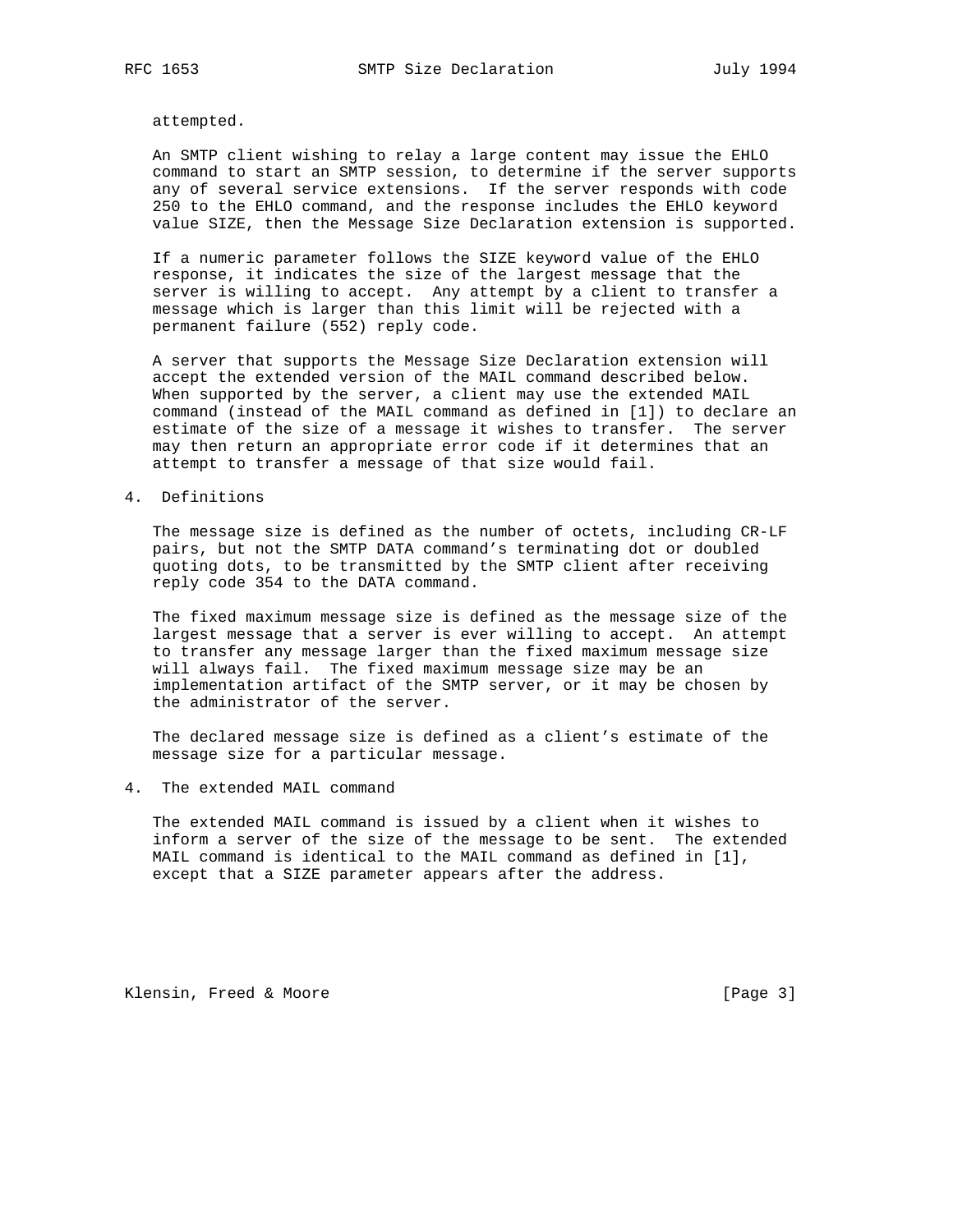The complete syntax of this extended command is defined in [5]. The esmtp-keyword is "SIZE" and the syntax for esmtp-value is given by the syntax for size-value shown above.

 The value associated with the SIZE parameter is a decimal representation of the declared message size in octets. This number should include the message header, body, and the CR-LF sequences between lines, but not the SMTP DATA command's terminating dot or doubled quoting dots. Only one SIZE parameter may be specified in a single MAIL command.

 Ideally, the declared message size is equal to the true message size. However, since exact computation of the message size may be infeasable, the client may use a heuristically-derived estimate. Such heuristics should be chosen so that the declared message size is usually larger than the actual message size. (This has the effect of making the counting or non-counting of SMTP DATA dots largely an academic point.)

 NOTE: Servers MUST NOT use the SIZE parameter to determine end of content in the DATA command.

5.1 Server action on receipt of the extended MAIL command

 Upon receipt of an extended MAIL command containing a SIZE parameter, a server should determine whether the declared message size exceeds its fixed maximum message size. If the declared message size is smaller than the fixed maximum message size, the server may also wish to determine whether sufficient resources are available to buffer a message of the declared message size and to maintain it in stable storage, until the message can be delivered or relayed to each of its recipients.

 A server may respond to the extended MAIL command with any of the error codes defined in [1] for the MAIL command. In addition, one of the following error codes may be returned:

- (1) If the server currently lacks sufficient resources to accept a message of the indicated size, but may be able to accept the message at a later time, it responds with code "452 insufficient system storage".
- (2) If the indicated size is larger than the server's fixed maximum message size, the server responds with code "552 message size exceeds fixed maximium message size".

 A server is permitted, but not required, to accept a message which is, in fact, larger than declared in the extended MAIL command, such

Klensin, Freed & Moore [Page 4]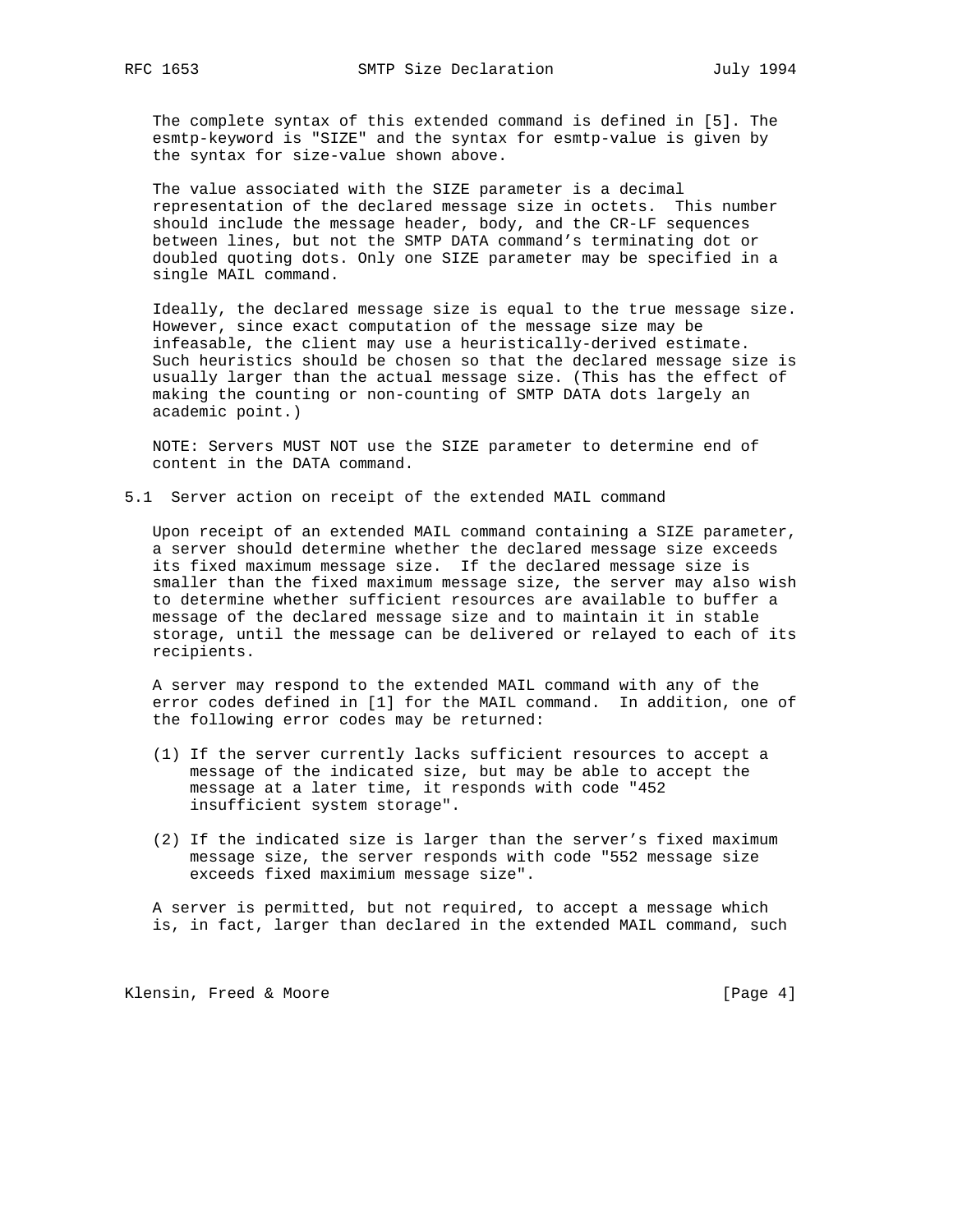as might occur if the client employed a size-estimation heuristic which was inaccurate.

5.2 Client action on receiving response to extended MAIL command

 The client, upon receiving the server's response to the extended MAIL command, acts as follows:

- (1) If the code "452 insufficient system storage" is returned, the client should next send either a RSET command (if it wishes to attempt to send other messages) or a QUIT command. The client should then repeat the attempt to send the message to the server at a later time.
- (2) If the code "552 message exceeds fixed maximum message size" is received, the client should immediately send either a RSET command (if it wishes to attempt to send additional messages), or a QUIT command. The client should then declare the message undeliverable and return appropriate notification to the sender (if a sender address was present in the MAIL command).

 A successful (250) reply code in response to the extended MAIL command does not constitute an absolute guarantee that the message transfer will succeed. SMTP clients using the extended MAIL command must still be prepared to handle both temporary and permanent error reply codes (including codes 452 and 552), either immediately after issuing the DATA command, or after transfer of the message.

5.3 Messages larger than the declared size.

 Once a server has agreed (via the extended MAIL command) to accept a message of a particular size, it should not return a 552 reply code after the transfer phase of the DATA command, unless the actual size of the message transferred is greater than the declared message size. A server may also choose to accept a message which is somewhat larger than the declared message size.

 A client is permitted to declare a message to be smaller than its actual size. However, in this case, a successful (250) reply code is no assurance that the server will accept the message or has sufficient resources to do so. The server may reject such a message after its DATA transfer.

5.4 Per-recipient rejection based on message size.

 A server that implements this extension may return a 452 or 552 reply code in response to a RCPT command, based on its unwillingness to accept a message of the declared size for a particular recipient.

Klensin, Freed & Moore [Page 5]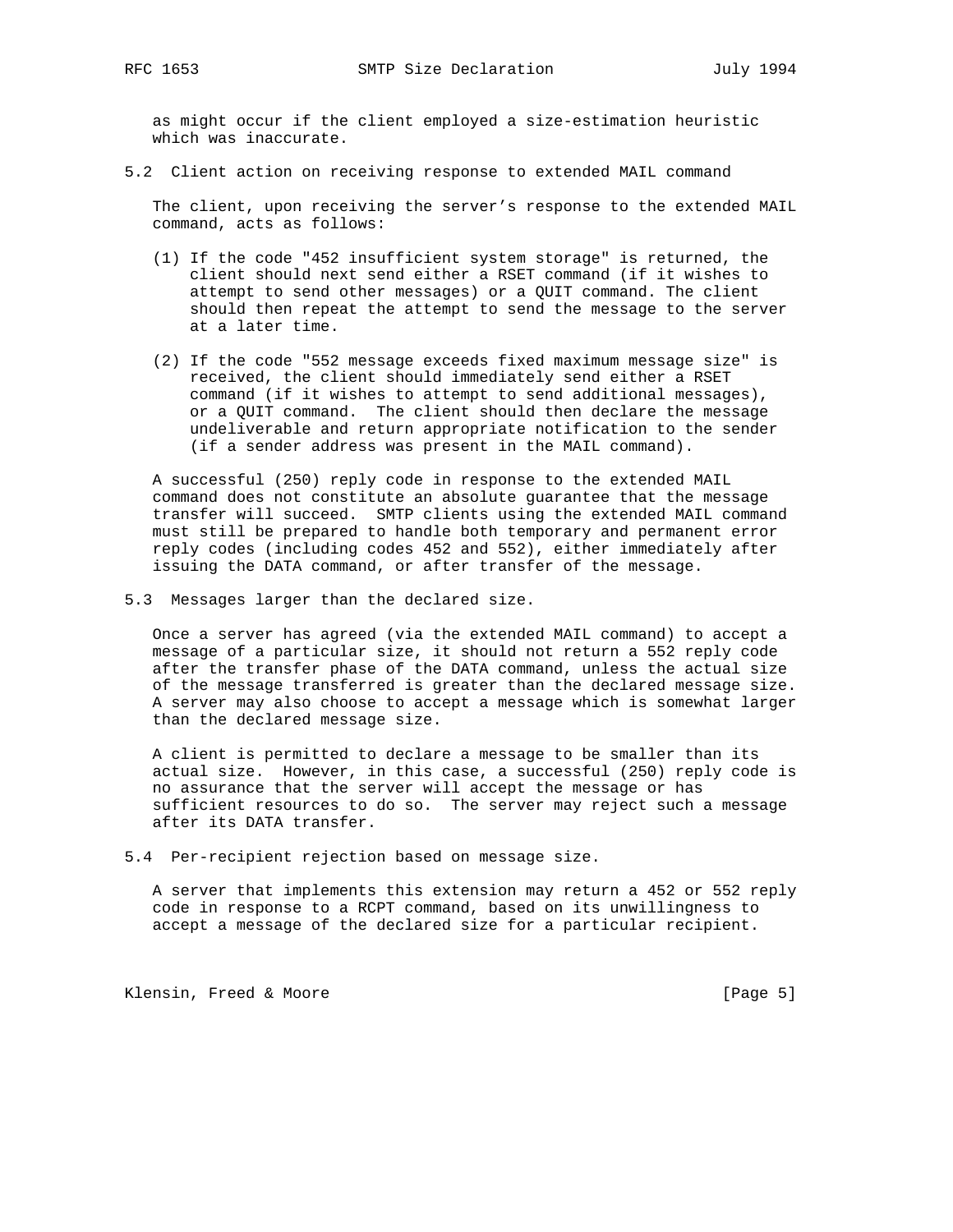- (1) If a 452 code is returned, the client may requeue the message for later delivery to the same recipient.
- (2) If a 552 code is returned, the client may not requeue the message for later delivery to the same recipient.
- 6. Minimal usage

 A "minimal" client may use this extension to simply compare its (perhaps estimated) size of the message that it wishes to relay, with the server's fixed maximum message size (from the parameter to the SIZE keyword in the EHLO response), to determine whether the server will ever accept the message. Such an implementation need not declare message sizes via the extended MAIL command. However, neither will it be able to discover temporary limits on message size due to server resource limitations, nor per-recipient limitations on message size.

 A minimal server that employs this service extension may simply use the SIZE keyword value to inform the client of the size of the largest message it will accept, or to inform the client that there is no fixed limit on message size. Such a server must accept the extended MAIL command and return a 552 reply code if the client's declared size exceeds its fixed size limit (if any), but it need not detect "temporary" limitations on message size.

 The numeric parameter to the EHLO SIZE keyword is optional. If the parameter is omitted entirely it indicates that the server does not advertise a fixed maximum message size. A server that returns the SIZE keyword with no parameter in response to the EHLO command may not issue a positive (250) response to an extended MAIL command containing a SIZE specification without first checking to see if sufficient resources are available to transfer a message of the declared size, and to retain it in stable storage until it can be relayed or delivered to its recipients. If possible, the server should actually reserve sufficient storage space to transfer the message.

7. Example

 The following example illustrates the use of size declaration with some permanent and temporary failures.

- S: <wait for connection on TCP port 25>
- C: <open connection to server>
- S: 220 sigurd.innosoft.com -- Server SMTP (PMDF V4.2-6 #1992)
- C: EHLO ymir.claremont.edu
- S: 250-sigurd.innosoft.com

Klensin, Freed & Moore [Page 6]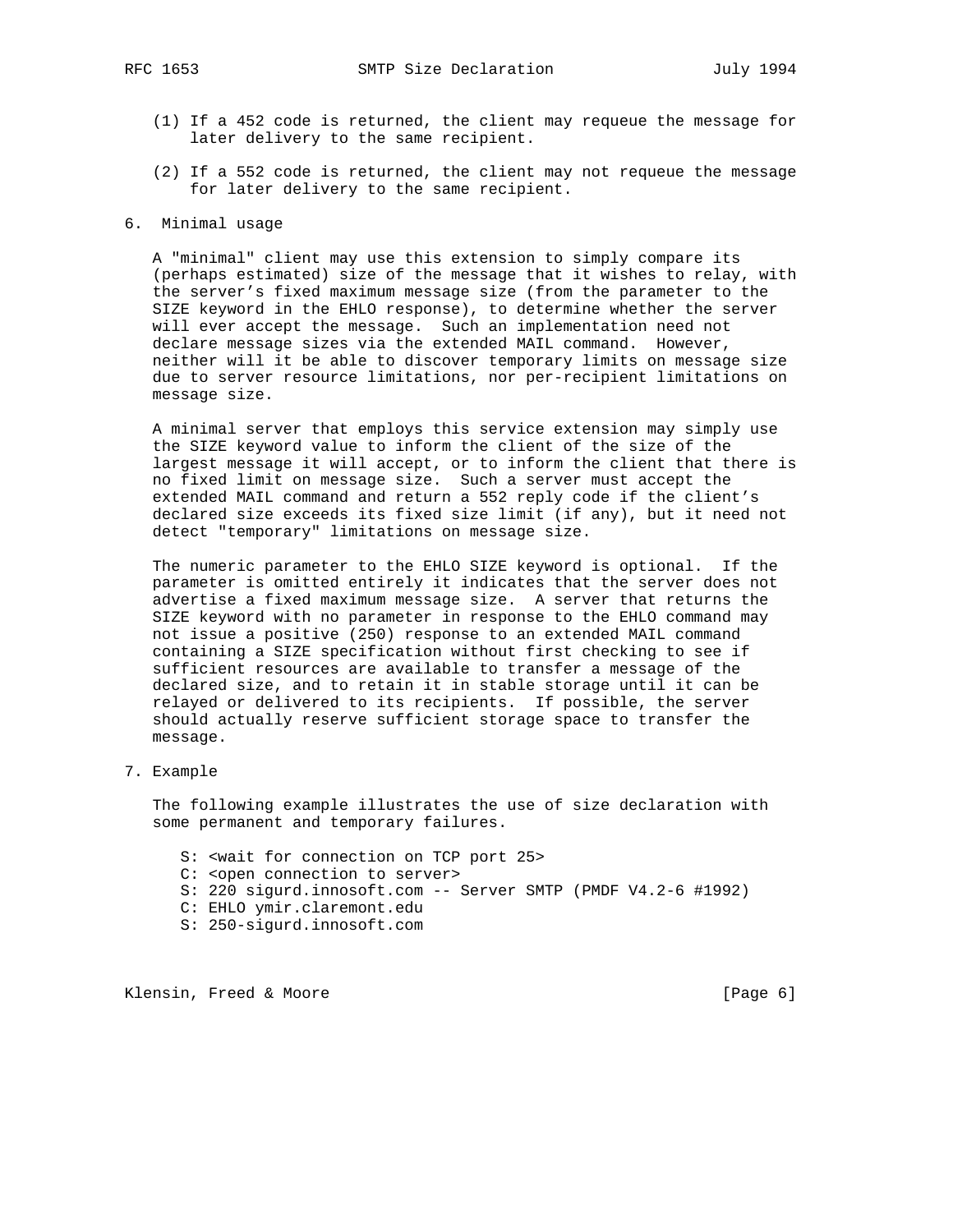- S: 250-EXPN S: 250-HELP S: 250 SIZE 1000000 C: MAIL FROM:<ned@thor.innosoft.com> SIZE=500000 S: 250 Address Ok. C: RCPT TO:<ned@innosoft.com> S: 250 ned@innosoft.com OK; can accomodate 500000 byte message C: RCPT TO:<ned@ymir.claremont.edu> S: 552 Channel size limit exceeded: ned@YMIR.CLAREMONT.EDU C: RCPT TO:<ned@hmcvax.claremont.edu> S: 452 Insufficient channel storage: ned@hmcvax.CLAREMONT.EDU C: DATA S: 354 Send message, ending in CRLF.CRLF. ...  $C:$ . S: 250 Some recipients OK C: QUIT
- S: 250 Goodbye
- 8. Security Considerations

 The size declaration extensions described in this memo can conceivably be used to facilitate crude service denial attacks. Specifically, both the information contained in the SIZE parameter and use of the extended MAIL command make it somewhat quicker and easier to devise an efficacious service denial attack. However, unless implementations are very weak, these extensions do not create any vulnerability that has not always existed with SMTP. In addition, no issues are addressed involving trusted systems and possible release of information via the mechanisms described in this RFC.

9. Acknowledgements

 This document was derived from an earlier Working Group draft contribution. Jim Conklin, Dave Crocker, Neil Katin, Eliot Lear, Marshall T. Rose, and Einar Stefferud provided extensive comments in response to earlier drafts of both this and the previous memo.

- 10. References
	- [1] Postel, J., "Simple Mail Transfer Protocol", STD 10, RFC 821, USC/Information Sciences Institute, August 1982.
	- [2] Crocker, D., "Standard for the Format of ARPA Internet Text Messages", STD 11, RFC 822, UDEL, August 1982.
	- [3] Borenstein, N., and N. Freed, "Multipurpose Internet Mail Extensions", RFC 1521, Bellcore, Innosoft, September 1993.

Klensin, Freed & Moore [Page 7]